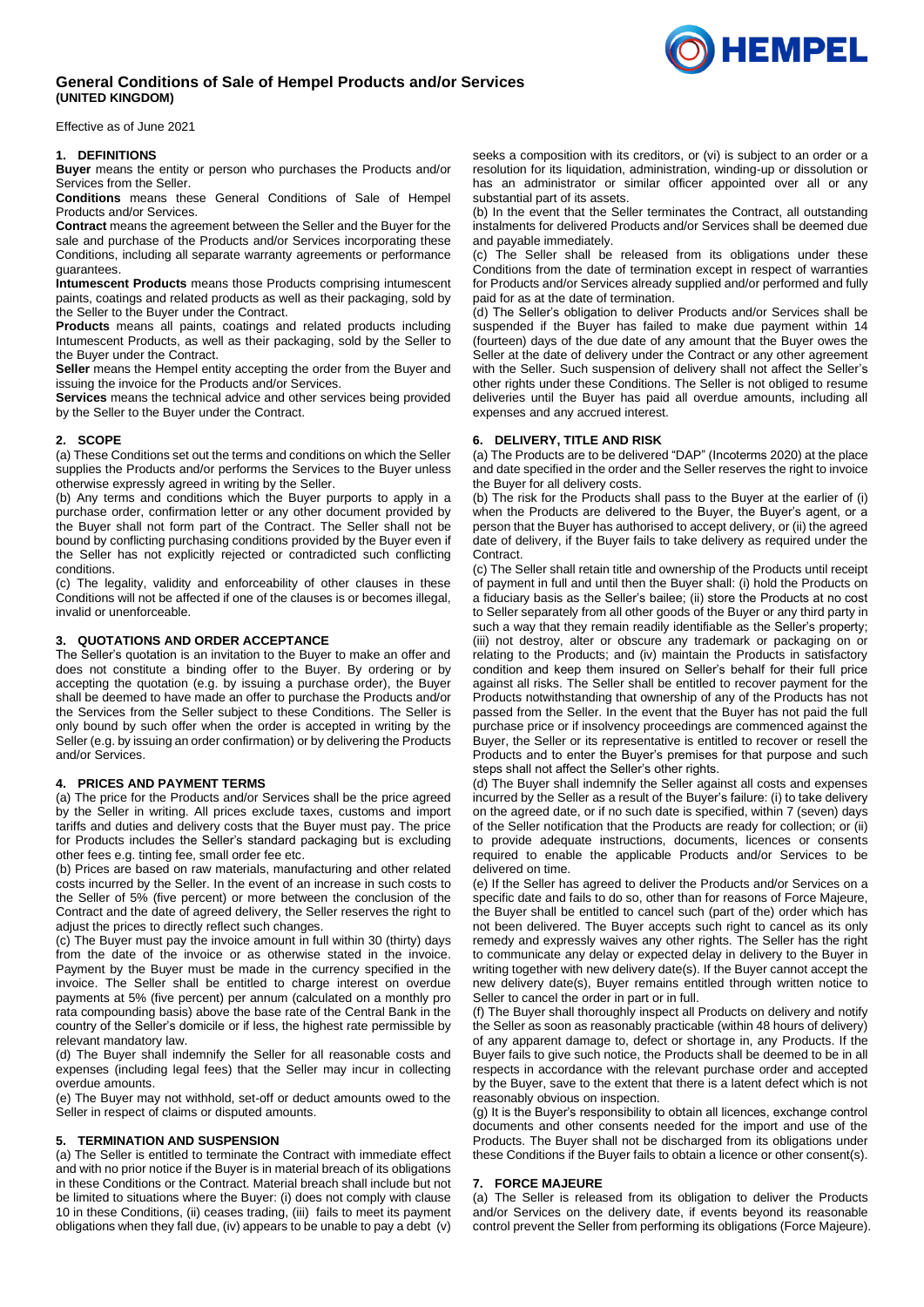

Should such events continue to prevent the Seller from performing its obligations for 60 (sixty) consecutive days, either party may cancel the Contract.

(b) The Seller may withhold, reduce or suspend delivery of the Products and/or Services to reasonably allocate its supply capacity between the Buyer and its other customers if Force Majeure prevents the Seller from delivering all the Products and/or Services and fully complying with orders from its other customers. In such event, the Buyer is entitled to cancel the undelivered order(s). This clause sets out the only remedies available to the Parties in the event of Force Majeure.

# **8. THE SELLER'S WARRANTY AND LIMITATIONS OF LIABILITY**

### *The Seller's Liability for the Products*

(a) In the event that a separate stand-alone Seller warranty for the Product forms part of or is issued in connection with the Contract by the Seller, then to the extent that a conflict exists between it and these Conditions, then the relevant terms of such stand-alone Seller warranty shall apply to the exclusion of this Clause.

(b) The Seller warrants that as at delivery and for the earlier of a period of 12 (twelve) months from the date of delivery or the expiration of the applicable shelf life, each Product will conform to the applicable Product Data Sheet and/or specification as at delivery and the Seller shall have no other liability under this Contract (express or implied), in tort or otherwise for the quality, performance, merchantability or fitness for any purpose of the Products.

(c) The Seller's warranty does not include defects or damage that occurs in areas that are not reasonably accessible through ordinary means of repair because of their shape or location. Nor does the Seller's warranty include damage which is caused by mechanical damage, welding or other heating, bacterial attack, pollution, electromechanical actions, damage during repair, deterioration beneath applied coatings or friction, except for ordinary wear and tear. The Seller is only liable under this warranty, if the Buyer (or where relevant, its subcontractor) has:

(i) prepared all surfaces before coating, coated the object correctly and maintained them after coating, all in accordance with the Product specifications and any guidance issued by Seller,

(ii) transported, stored, handled and used the Products in accordance with all information given to the Buyer by the Seller and any international customs of the trade,

(iii) made a written claim documenting the alleged defect in or damage to the Products within 10 (ten) days of the date when the Buyer first became aware or could reasonably have become aware of the defect or the damage,

(iv) allowed the Seller reasonable time and access to inspect the Products, the area of their application and allows the Seller to inspect any maintenance or other relevant records (which the Buyer must keep in accordance with good practice),

(v) complied with its obligations under these Conditions, including making timely payment of the purchase price, and

(vi) stopped using the Products as soon as the Buyer detected or could have detected the defect.

(d) For Intumescent Products, the Seller shall not be liable for breach of the warranty in this clause 8 if the applicable non-conformity arises:

(i) because the Buyer alters the relevant Intumescent Product, or mixes

or uses it in conjunction with any unapproved substance, (ii) in whole or in part, due to wilful damage, abnormal or highly variable environmental conditions; or

(iii) in whole or in part, due to any negligence, misuse of the relevant Intumescent Product, inadequate specification of coating thickness and/or critical/limiting temperature or inadequate or inappropriate surface preparation or coating application by any person other than the Seller or its agents.

(e) In the event of a breach of warranty under this clause 8, the Seller must at its own option, either replace the Product or refund the price of the defective Product in full. The Buyer is not entitled to any other remedy. The Seller may suspend subsequent deliveries of the Products or postpone corresponding dates of delivery accordingly until the validity of the Buyer's claim has been finally determined.

## *The Seller's Liability for Services*

(f) The Seller is only liable for technical advice, instructions and other information about the use of the Products or other services provided by the Seller or its representative if the Buyer can demonstrate that (i) the Seller has given the advice or services negligently in light of the information, equipment and knowledge available to the Seller at the time, and (ii) that the Buyer has suffered direct loss as a result.

### *The Seller's Liability for Services for Intumescent Products*

(g) The Seller shall have no liability for any advice or other service the Seller (or any of its employees, agents and sub-contractors) provides in relation to any Intumescent Product(s) for which the Buyer has not paid separately from any other Intumescent Product or Service, such free advice or service to be provided at the Seller's discretion and not to be relied upon by the Buyer.

(h) The Seller shall only be liable if such advice or service has been given negligently taking into account the information, equipment and knowledge readily available to the Seller at the time (including that provided by the Buyer), but the Buyer expressly acknowledges that the Intumescent Products may be used for uses outside of the scope of the Seller's knowledge or expertise; variations in environment, changes in procedures or use, or the extrapolation of data may cause unsatisfactory results; and that the Intumescent Products are intended for use by buyers having relevant skill and know-how in the proper use of such type of products.

### *Limitation of Liability*

(i) The Seller's liability to the Buyer shall not exceed the invoiced price for the Products and/or Services, except that in respect of Intumescent Products (and related Services) only, if the remedies available under clause 8(e) are unenforceable under applicable law, Seller's liability shall in no event, exceed 2 (two) times the invoiced price.

(j) The Seller shall not be liable for any loss of profit or earnings, loss of time, loss of goodwill or loss of use of vessels, machinery or equipment. In no circumstances shall the Seller be liable for any special or consequential/indirect loss or damage whatsoever.

(k) The Seller shall not be liable for any infringement of a third party's intellectual property rights caused by the Buyer's use of the Products.

(l) Any exclusions or limitations of liability under these Conditions in favour of the Seller are agreed to be extended for the benefit of all companies and/or individuals within the Hempel Group.

(m) Subject to applicable law as regards liability for personal injury and death, the Buyer shall have no claim against the Seller, in contract or in tort, in relation to anything performed or delivered under the Contract unless the Seller has been notified in writing of such claims within 24 (twenty-four) months of delivery.

## **9. INTELLECTUAL PROPERTY RIGHTS**

The Seller (or Hempel A/S) is and remains the owner of all intellectual property rights related to the Products and/or Services, including knowhow, patents, patent applications, inventions, trademarks, technical information, documentation, data as well as any copyright relating hereto. The Buyer does not acquire any rights to any intellectual property rights or other deliverables specifically developed by Seller to fulfil the Contract, such rights shall remain the exclusive property of the Seller (or Hempel A/S).

## <span id="page-1-0"></span>**10. COMPLIANCE, EXPORT CONTROL AND SANCTIONS**

The Buyer undertakes that it is and shall in connection with this Contract, remain in compliance with applicable laws and regulations, including but not limited to those relating to anti-bribery and corruption, and sanctions provisions and export control regulations of the UN, US, UK and EU. If the Buyer is in breach of this clause 10, the Seller is entitled to either suspend or terminate the Contract at no liability or cost to the Seller.

#### **11. MISCELLANEOUS**

(a) The Buyer may not assign its rights and obligations under the Contract.

(b) The Contract establishes neither a partnership nor a joint venture between the Seller and the Buyer, and neither of the parties shall be construed as partner or other business associate of the other.

(c) A waiver of any right or remedy under this Contract shall only be effective if given in writing and shall not be deemed a waiver of any subsequent breach or default.

(d) A person who is not party to this Contract shall have no rights under the Contracts (Rights of Third Parties) Act 1999, or similar applicable mandatory law, to enforce any term of this Contract.

## **12. CHOICE OF LAW AND JURISDICTION**

(a) Any dispute arising out of the Contract shall be governed, construed and enforced in accordance with the laws of England and Wales to the exclusion of any other law and without regard to any conflict of law principle.

(b) Any dispute shall be subject to arbitration by a sole arbitrator appointed and arranged by the London Court of International Arbitration ("LCIA") in accordance with the rules of arbitration procedure adopted by LCIA and in force at the time when such proceedings are commenced. The venue for arbitration shall be London and the proceedings shall be conducted in the English language. The arbitral award shall be final and conclusive and binding on the parties.

(c) The Buyer, however, expressly agrees that the Seller may take legal action in the courts of the Buyer's country of domicile, including for debt collection and to obtain security for the Seller's claims under the Contract.